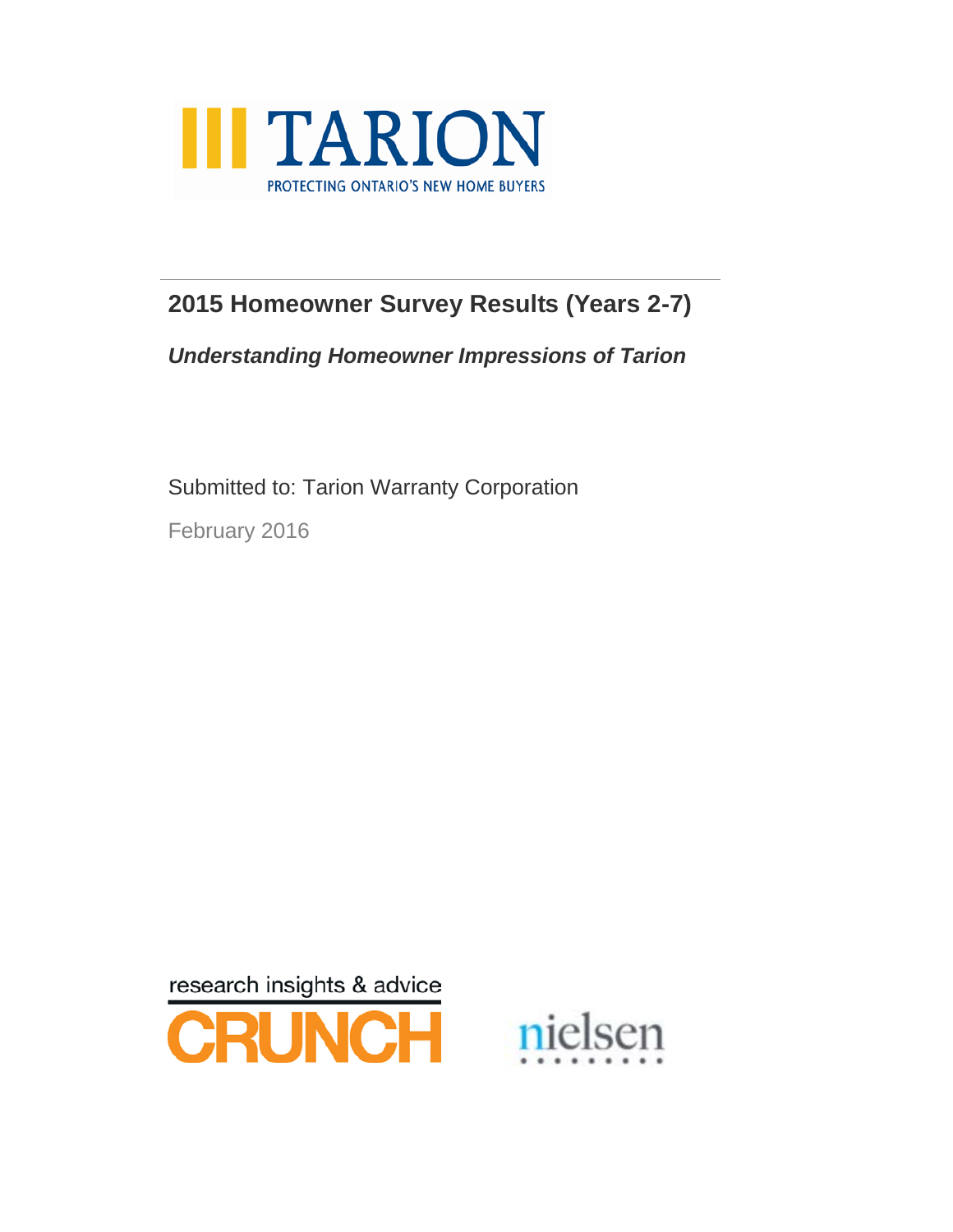#### **Proprietary Warning**

**The information contained herein is proprietary to Tarion Warranty Corporation and may not be used, reproduced or disclosed to others except as specifically permitted in writing by the originator of the information. The recipient of this information, by its retention and use, agrees to protect the same and the information contained therein from loss, theft or compromise. Any material or information provided by Tarion Warranty Corporation and all data collected by CRUNCH research insights and advice Inc. and Nielsen will be treated as confidential by CRUNCH research insights and advice Inc. and Nielsen and will be stored securely while on our premises (adhering to industry standards and applicable laws).**





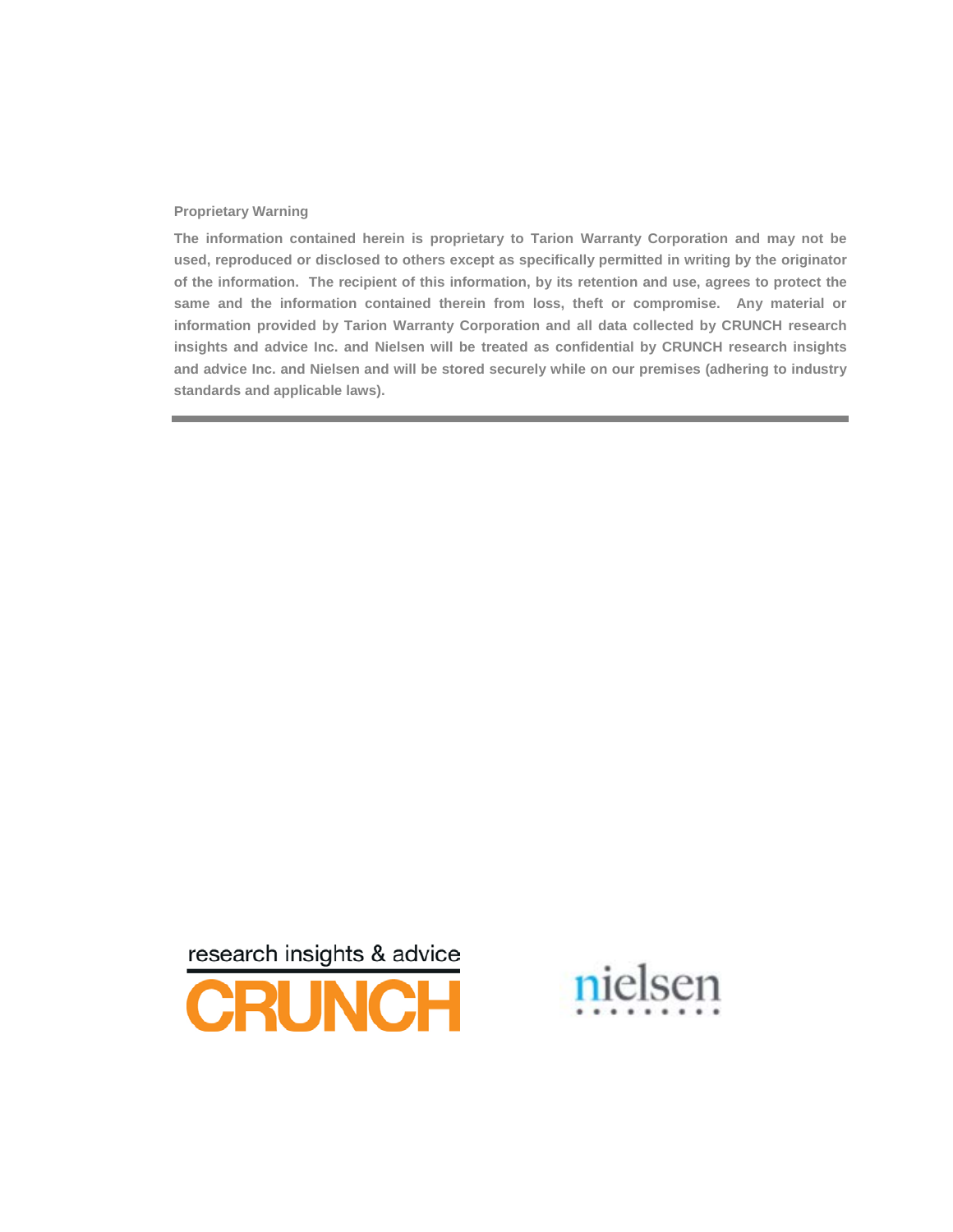| Homeowners Evaluate Tarion's Service Capabilities 9   |  |
|-------------------------------------------------------|--|
|                                                       |  |
| Warranty Satisfaction & Repair Timeline Awareness  12 |  |
| Construction Performance Guidelines (CPG) 14          |  |
| <b>Appendix</b>                                       |  |
|                                                       |  |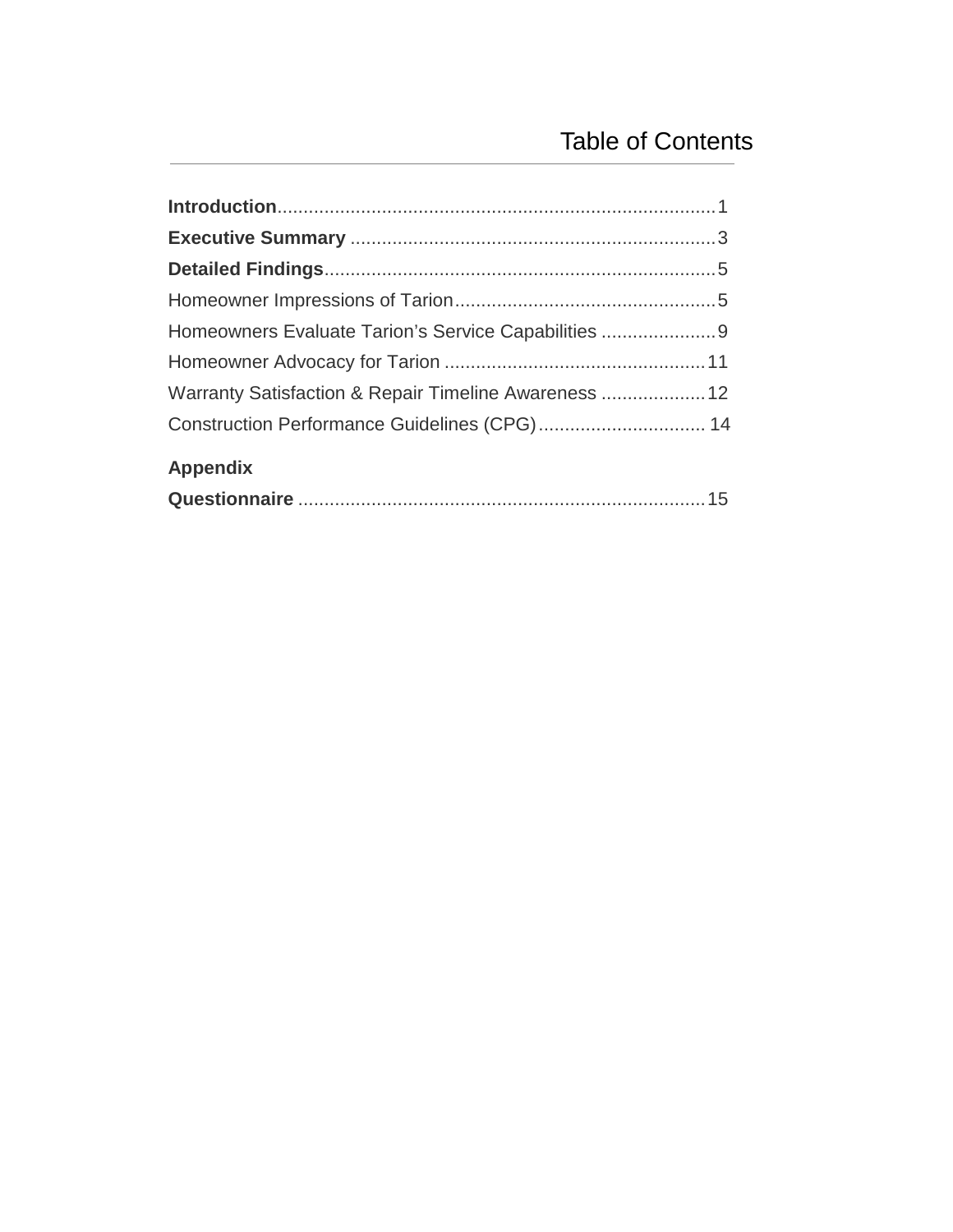

# **Introduction**

*CRUNCH research insights & advice* and *Nielsen* are pleased to present this report to Tarion Warranty Corporation highlighting the results from a recently completed survey of homeowners who are in their second through seventh year of possession of a new construction dwelling in Ontario ("homeowners"). For the seventh time since 2009, Tarion surveyed new homeowners in their second through seventh year of the warranty experience. Our report synthesizes these findings to help Tarion identify trends and understand the challenges and opportunities of maintaining and improving service to homeowners across all stages of the warranty lifecycle.

#### **Why the Need for Research?**

The primary goal of this research is to understand homeowners' perceptions of Tarion's service and image, among various other factors across all stages of the warranty lifecycle. Tarion will use the insights gained from this research to gauge perceptions of its corporate performance. In addition, the results will provide current data that can be used in decisionmaking about future homeowner communications and service improvement strategies across all stages of the warranty lifecycle.

#### **Research Approach**

CRUNCH research insights & advice Inc., worked with Tarion to update the questionnaire used to survey homeowners who are in their second through seventh year of possession.

Coinciding with the timing of the Year 1 survey in 2015, we emailed qualified homebuyers an invitation to complete an online survey. We sent invitations and reminders to a randomly selected sample of ~8,290 recent new homeowners who took possession of their home between October 1, 2008 and September 30, 2014. Invitations were emailed to homeowners who had completed a Tarion CSAT survey in the past and had agreed to be recontacted by email – called a "return-to-sample" approach. The survey was offered in both English & French. Nielsen emailed several waves of survey reminders to non-responders to enhance response rates. The overall response rate was excellent at 27.2%.

The Homeowner survey for those in their second through seventh year of possession had two parts. The first part asked questions about the homeowners' experiences with Tarion and the second part asked questions about their experience with their builder.

Homeowners could respond online by visiting a website provided in the survey invitation. All homeowners received a personalized link to permit access to the online survey and to prevent duplicate responses. Incentives (draws for one of five cash prizes of \$500) were offered to encourage participation. Tarion agreed not to discuss the contents of the survey with homeowners at any time while it was in the field.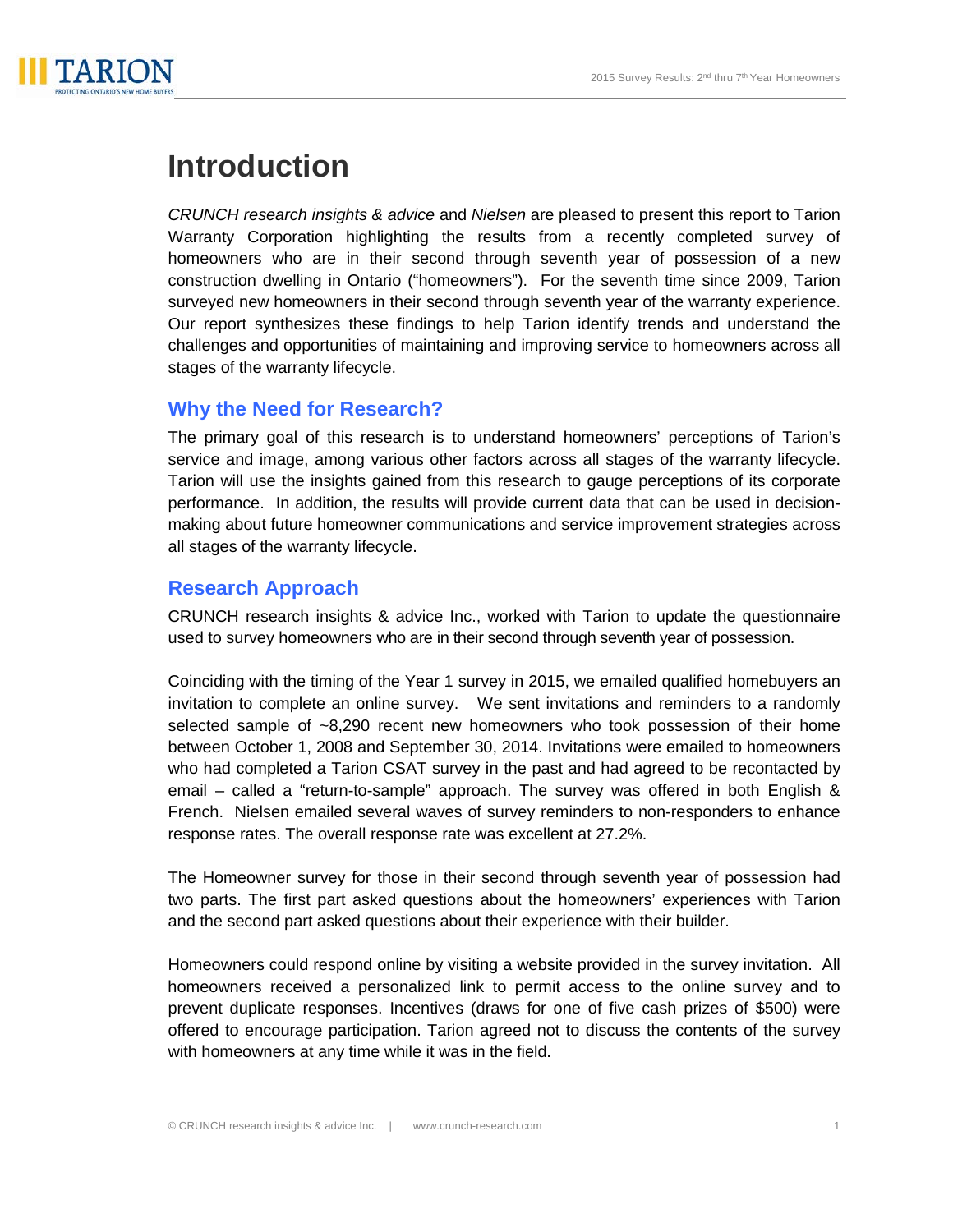

Survey invitations were mailed in October, 2015 and the published deadline to complete the survey was January 7<sup>th</sup>, 2016. Nielsen accepted and tabulated all surveys received on or before this date.

In total, we received 2,255 completed surveys. The vast majority (97%) of survey respondents in every stage reported to be the person(s) who originally purchased the home from the builder. The breakdown of the 2255 completed surveys by year of possession consisted of the following:

- $\circ$  386 2<sup>nd</sup> year homeowners
- $\circ$  363 3<sup>rd</sup> year homeowners
- $\circ$  349 4<sup>th</sup> year homeowners
- $\circ$  424 5<sup>th</sup> year homeowners
- $\circ$  399 6<sup>th</sup> year homeowners
- $\circ$  334 7<sup>th</sup> year homeowners

The sample of 2255 surveys is statistically weighted to represent the Homeowner population of Ontario in terms of possession year and possessions by builder size category within each year. At a 95% level of confidence, the margin of error on the total sample size of 2255 is +/- 2.1%. Results for sub-samples by each year of possession have a higher margin of error.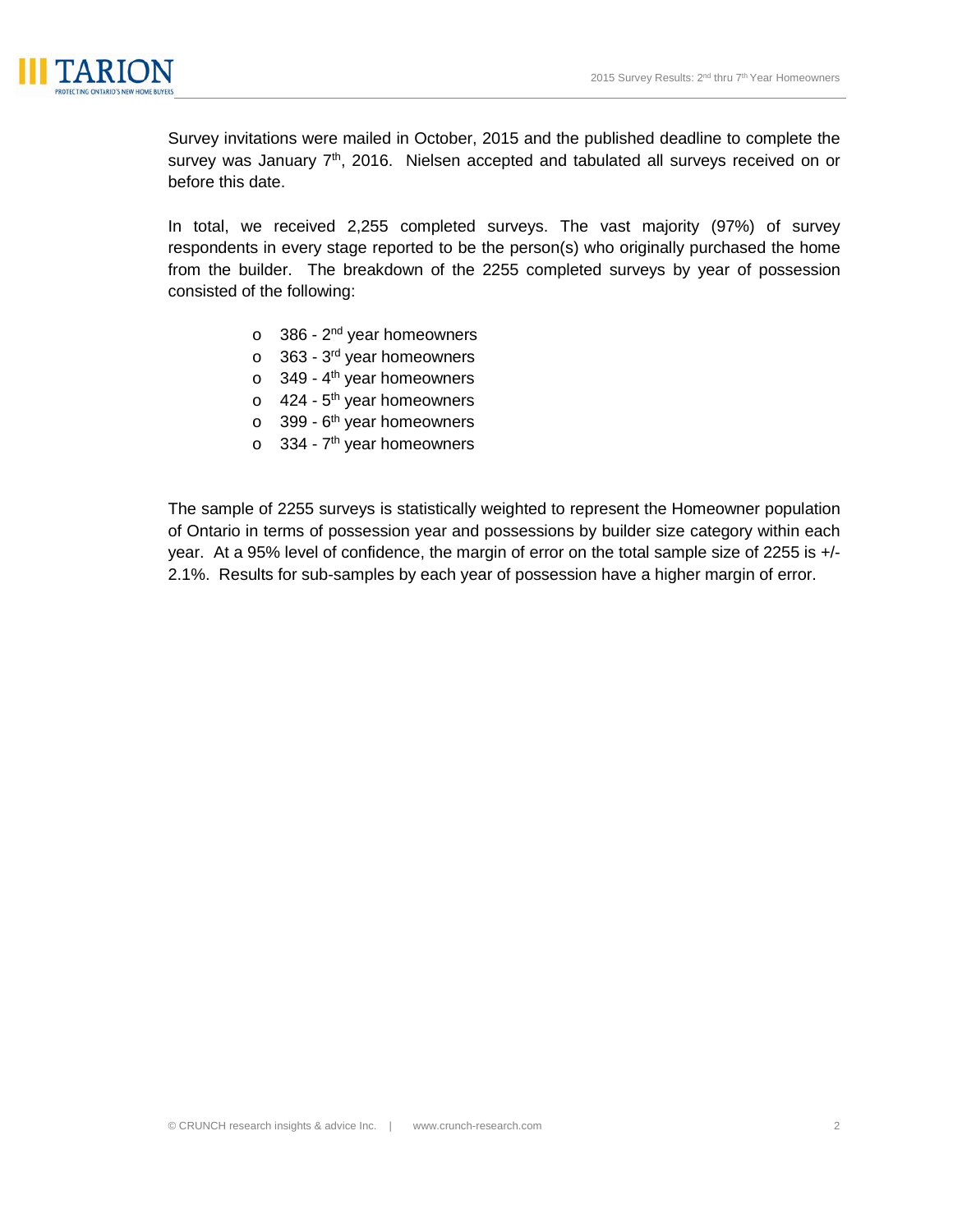

# **Executive Summary**

This executive summary highlights the results from Tarion's 2015 survey of Ontario consumers in their second through seventh year of warranty coverage (i.e., those who took possession of a new home between October 1, 2008 and September 30, 2014 – otherwise known as " $2<sup>nd</sup>$  - 7<sup>th</sup> year homeowners"). Where survey questions are common we compare these results with the results of Tarion's 2014 survey of homeowners in their first year of warranty coverage (those who took possession of their home between October 1, 2014 and September 30, 2015).

This survey sought to understand homeowners' overall impressions of Tarion and their satisfaction with Tarion's customer service and overall warranty coverage. A copy of the questionnaire is appended to this report.

#### **Key findings of Tarion's 2015 2nd - 7th Year Homeowner Impressions Survey:**

 Since tracking of Years 2-7 began in 2009, the 2015 results reveal the highest ever level of customer satisfaction. More specifically, the cumulative positive improvements for Tarion on key metrics that declined in 2013 are trending positive again.

| % Agree Tarion (is)                                                              | 2015 | 2014 | 2013 | 2012 | 2011 | 2010 | 2009 |
|----------------------------------------------------------------------------------|------|------|------|------|------|------|------|
| <b>Accessible</b>                                                                | 84   | 83   | 81   | 84   | 81   | 82   | 80   |
| <b>Helps new homeowners</b><br>understand their warranty rights<br>& obligations | 77   | 77   | 72   | 77   | 76   | 73   | 71   |
| <b>Listens and Understands</b>                                                   | 72   | 69   | 65   | 71   | 68   | 69   | 65   |
| Easy to do business with                                                         | 70   | 68   | 64   | 69   | 66   | 67   | 64   |
| <b>Makes sure new home builders</b><br>fulfill their warranty obligations        | 68   | 67   | 61   | 67   | 63   | 62   | 61   |

- A majority of homeowners in years two through five of the warranty have a favourable impression of Tarion. However, impressions tend to be somewhat lower in years six and seven. Similarly, overall satisfaction with Tarion interactions remains high in years two through five with the more significant declines in years six and seven. This has been a consistent, general pattern since the survey began in 2009.
- Homeowner experiences with their home and their builder and their impression of Tarion follow the same pattern. Overall, when builders have met or exceeded homeowners' expectations, their opinions of Tarion tend to be significantly higher. Similarly, when builders do not meet their expectations, homeowners' opinions of Tarion are significantly lower.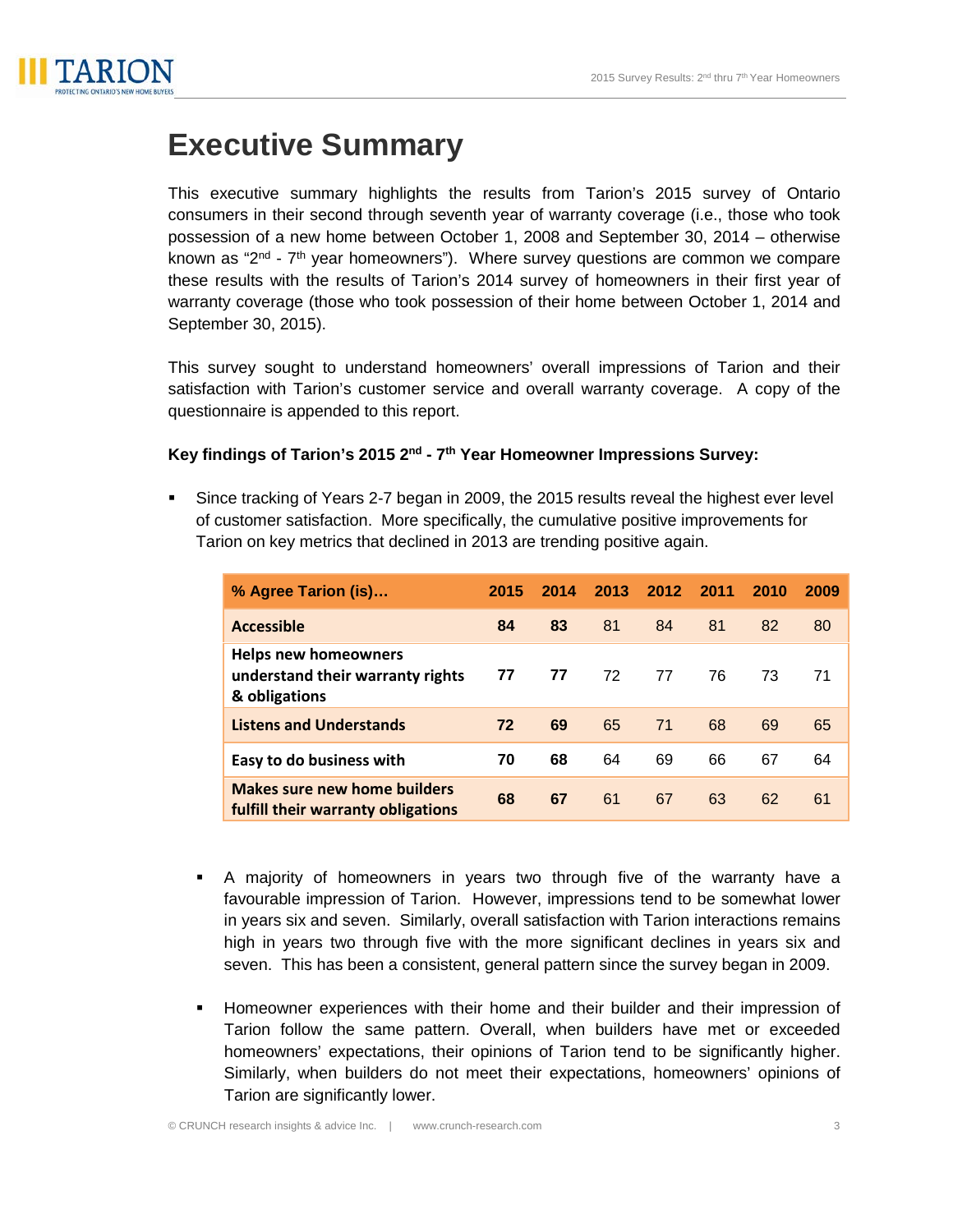

- Although most results related to Tarion impressions are stable to improving, when asked about their overall satisfaction with the *warranty coverage* available on their home, 2nd year homeowners exhibit a significant decline in their level of satisfaction (down by 7% to 37%) compared to 2nd year homeowners in 2014. Notably, those in their 1st year of also declined on the warranty coverage measure this year (down by 3% to 44%).
- In most cases the opinions of homeowners in the  $1<sup>st</sup>$  year possession survey are quite similar to the opinions of those in their 2<sup>nd</sup> year of possession. Satisfaction levels generally decline marginally in each of years 1, 2 and 3. The results on virtually every comparable measure show there's a further incremental "step down" whereby those in their  $4<sup>th</sup>$  and  $5<sup>th</sup>$  year of possession share similar but less favourable views. Similarly, homeowners in their  $6<sup>th</sup>$  and  $7<sup>th</sup>$  year of possession share similar but even less favourable views than those earlier in the warranty life cycle.
- Given these patterns, the data presented in the Detailed Findings section compares and contrasts results by the following groupings  $-1<sup>st</sup>$  year,  $2<sup>nd</sup>$  year,  $3<sup>rd</sup>$  thru  $5<sup>th</sup>$  years combined, and the  $6<sup>th</sup>$  and  $7<sup>th</sup>$  years shown separately.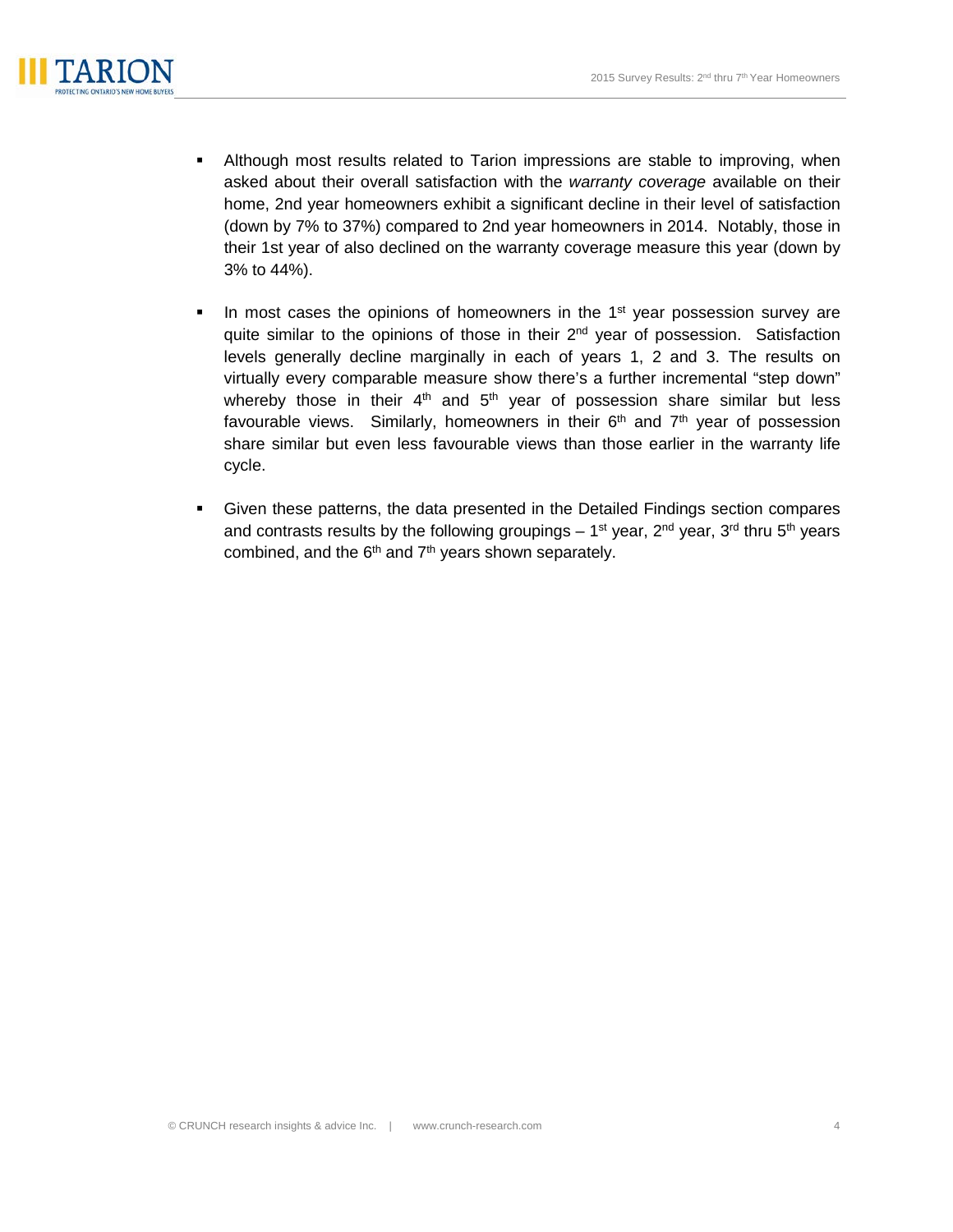

# **Detailed Findings**

The Detailed Findings are divided into four broad sections. The first and second sections explore homeowners' impressions of interactions with Tarion.

The third section presents a summary of homeowners' overall impressions, their interactions with customer service and their willingness to recommend Tarion. The fourth and final section evaluates homeowners' satisfaction with the Tarion warranty coverage.

*Note: Some additive percentages in this report may not sum to their component parts due to rounding of those component parts. Additive percentages (e.g., % favourable) do accurately reflect their unrounded component parts.*

# **Homeowner Impressions of Tarion**

### **Homeowner Experiences with their Home and Builder**

Results of Tarion's survey of homeowners in their first year of possession revealed that the experience they had with their builder significantly influences their impression of Tarion. As such, we begin by examining the experience that homeowners in their second through seventh year of possession had with their builder. These results provide context and demonstrate a relatively stable reflection on *builder* satisfaction levels across the warranty lifecycle.



Overall, second through seventh year results show no change since 2014.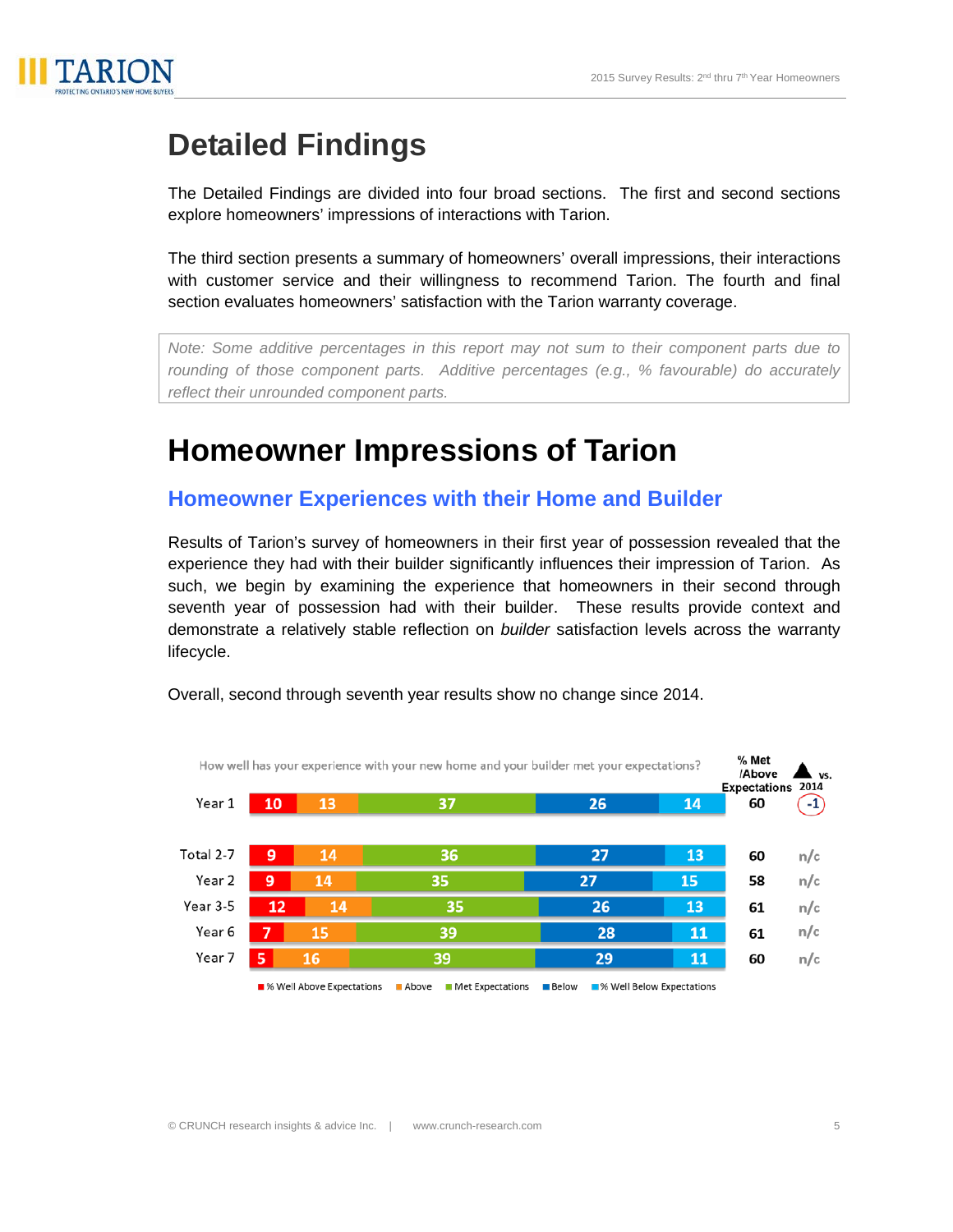

### **Homeowner Overall Impressions of Tarion**

Impressions of Tarion among  $2<sup>nd</sup>$  year homeowners remain quite positive, with 78% holding a "Somewhat Favourable" or "Very Favourable" view of Tarion. Note that across the second through seventh year warranty lifecycle, homeowners' impressions of Tarion move in the same gradual declining direction as their satisfaction with their home and builder experience.

Overall, when homeowners report that builders have met or exceeded their expectations, opinions of Tarion tend to be significantly higher. Similarly, when builders do not meet expectations, homeowners' opinions of Tarion are significantly lower. Thus, the experience with the home and builder considerably contextualizes their impressions of Tarion.

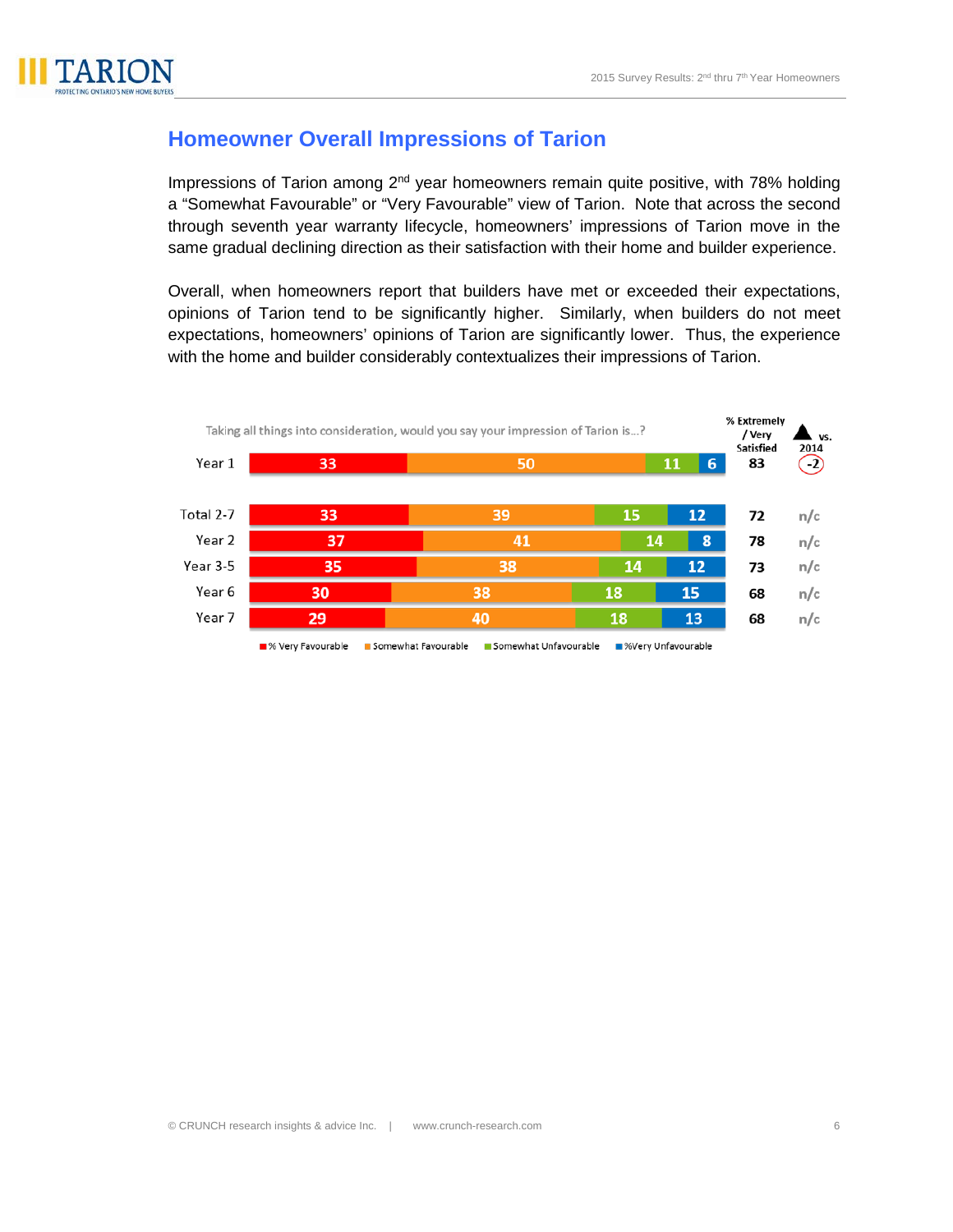

### **Specific Impressions of Tarion**

Homeowners were offered the opportunity to agree or disagree with a number of more specific statements capturing their impressions of Tarion. We see no significant change over 2014 for these specific impressions of Tarion among Year 2 thru 7 homeowners.



\* Indicates Corporate Key Performance Indicator

New in 2015, two-thirds (67%) agree Tarion is open and transparent in its dealings with new homeowners and builders. Two other recently added metrics gauging perceptions of Tarion's role in instilling homebuyer purchase confidence and Tarion's fairness received stable ratings.

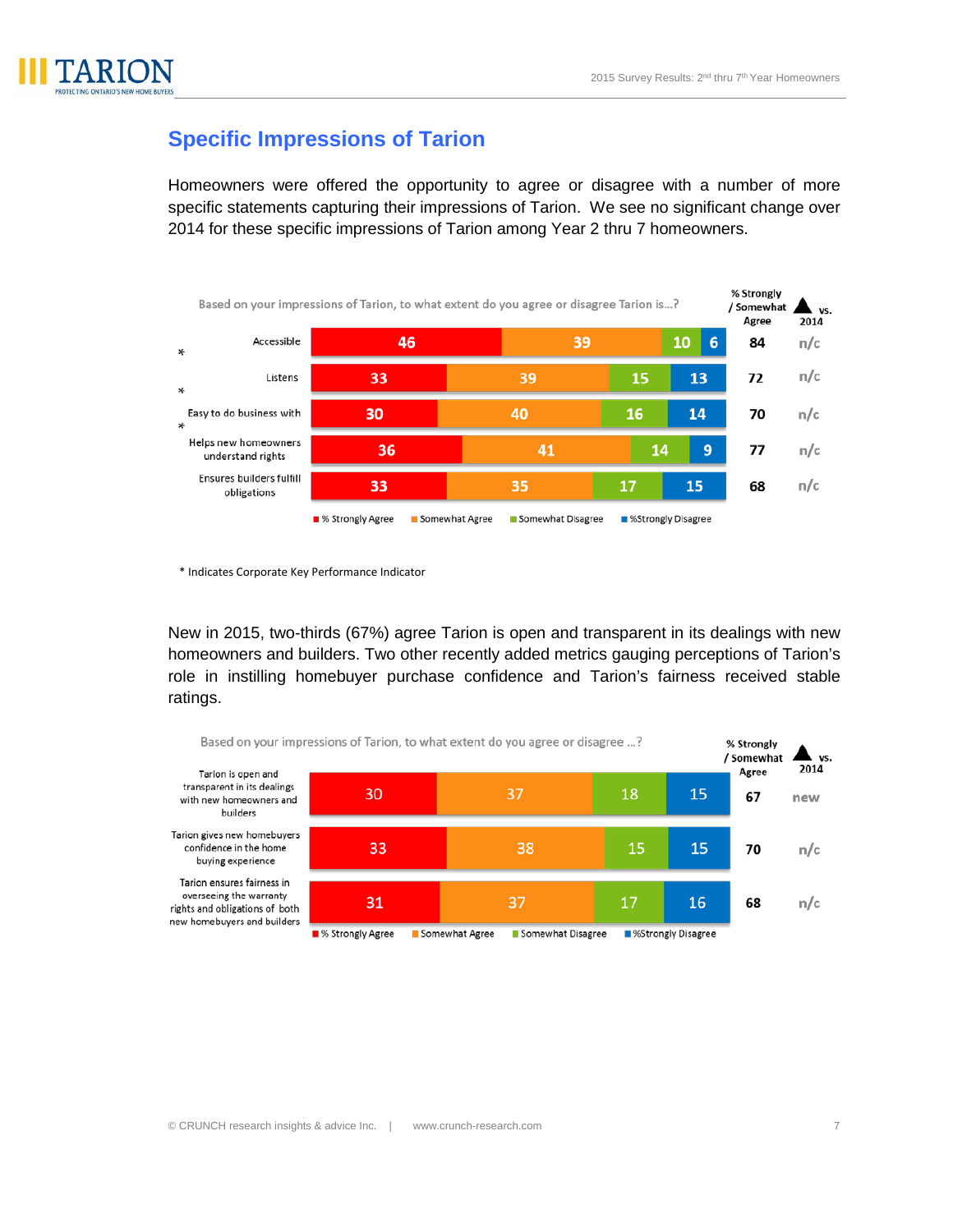

Since tracking of Years 2-7 began in 2009, the 2015 results reveal the highest ever level of customer satisfaction. More specifically, the cumulative positive improvements for Tarion on key metrics that declined in 2013 are trending positive again.

| % Agree Tarion (is)                                                    | 2015 | 2014 | 2013 | 2012 | 2011 | 2010 | 2009 |
|------------------------------------------------------------------------|------|------|------|------|------|------|------|
| <b>Accessible</b>                                                      | 84   | 83   | 81   | 84   | 81   | 82   | 80   |
| Helps new homeowners understand<br>their warranty rights & obligations | 77   | 77   | 72   | 77   | 76   | 73   | 71   |
| <b>Listens and Understands</b>                                         | 72   | 69   | 65   | 71   | 68   | 69   | 65   |
| Easy to do business with                                               | 70   | 68   | 64   | 69   | 66   | 67   | 64   |
| Makes sure new home builders fulfill<br>their warranty obligations     | 68   | 67   | 61   | 67   | 63   | 62   | 61   |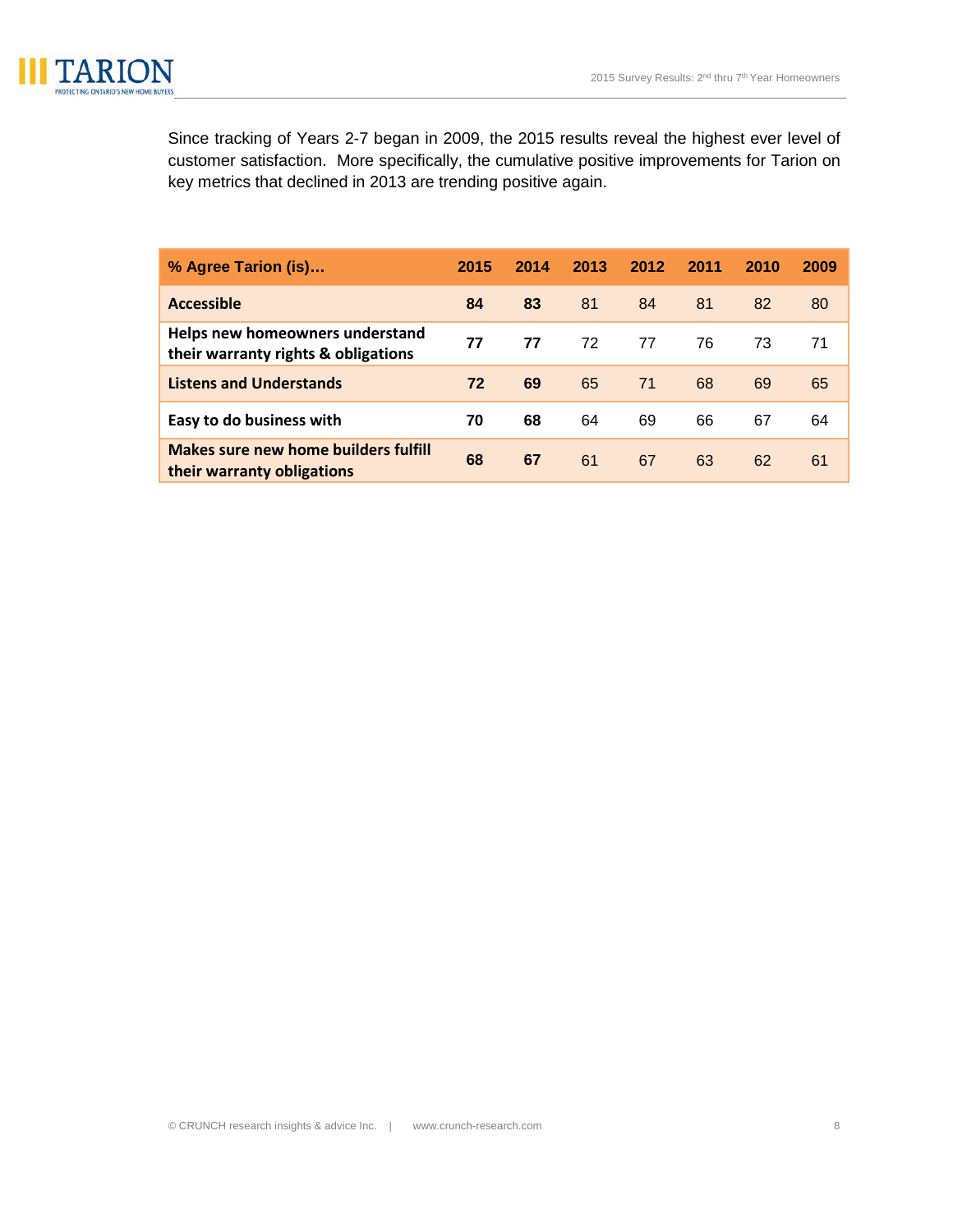

# **Homeowners Evaluate Tarion's Service Capabilities**

#### **Nature of Contact with Tarion**

In general, 2015 Year 2-7 Homeowners report higher rates of interaction with Tarion – particularly MyHome registration (+7%). Homeowners in their second to seventh year of warranty coverage report interacting with Tarion in three primary ways: (i) by submitting a statutory warranty form (75%), (ii) by using Tarion's website (55%), or (III) by MyHome registration (45%).

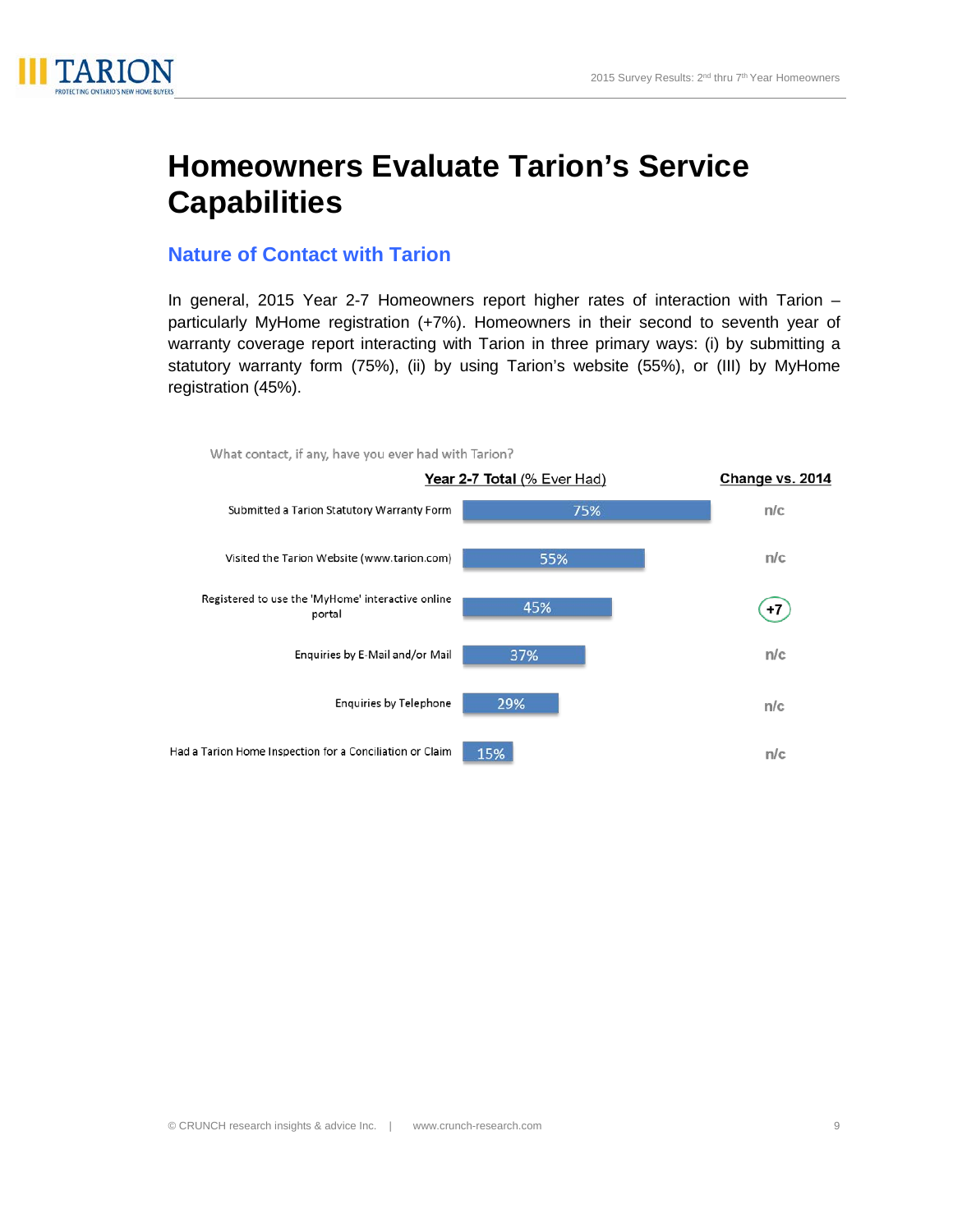

#### **Homeowner Overall Interactions with Tarion**

Earlier in the warranty lifecycle (e.g.,  $1^{st}$  and  $2^{nd}$  years) homeowners express higher satisfaction with Tarion Interactions. Responses from year 2-7 homeowners who expressed being "extremely" or "very" satisfied did not change over 2014.



■% Extremely Satisfied ■ Very Satisfied ■ Somewhat Satisfied ■ Somewhat Dissatisfied ■% Very Dissatisfied

### **Homeowner Contact with Tarion over the Past Year**

Overall, 2015 reported rates of contact with Tarion are highly similar to prior years.

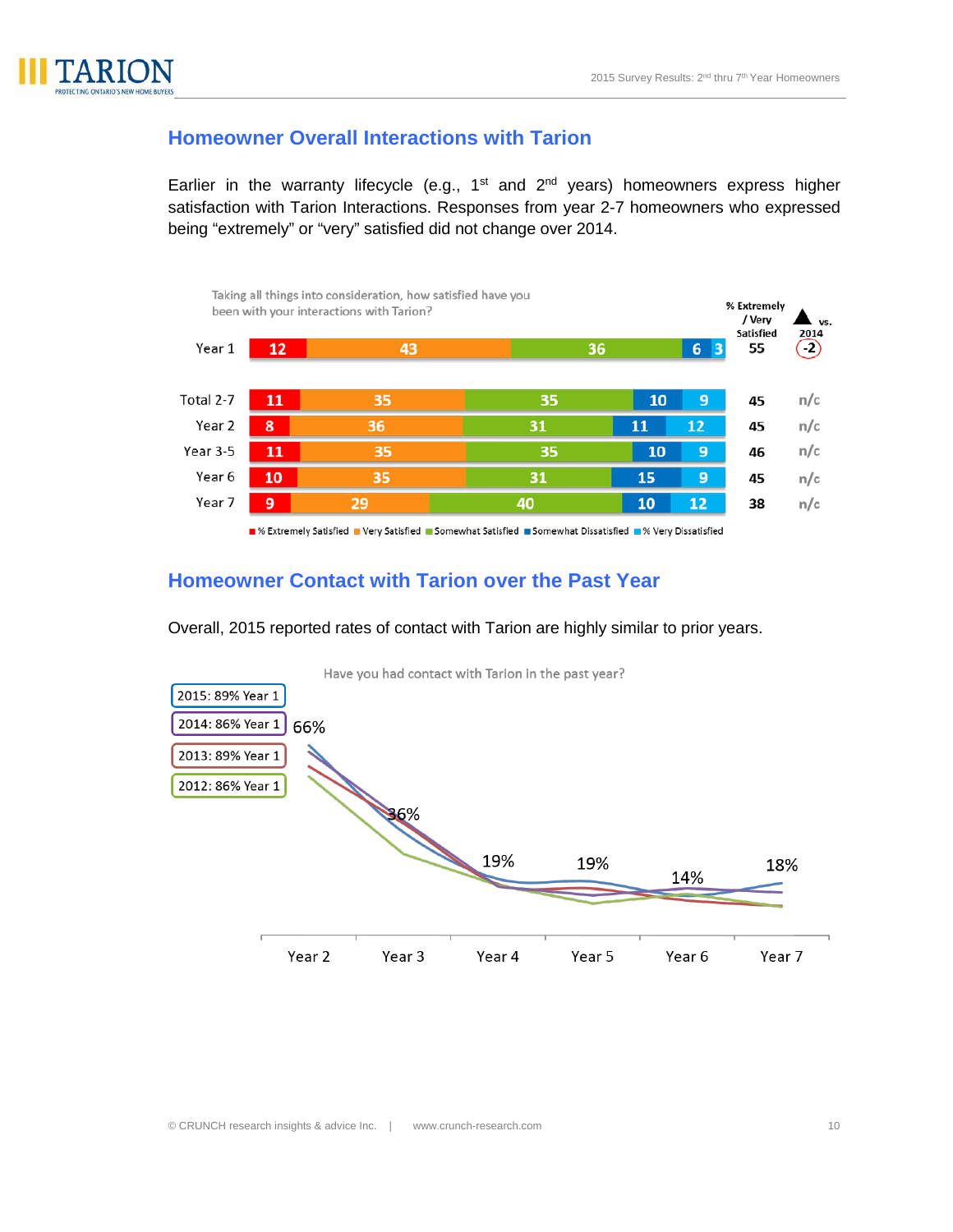

### **Perceived Change in Tarion's Commitment to Customer Service**

Over the warranty lifetime cycle, perceptions of a change in Tarion's customer service commitment are steady. It's important to note many homeowners (43%) cannot express an opinion on how Tarion's commitment to customer service has changed throughout their warranty experience. As noted on the previous page very few homeowners report contact with Tarion in the latter stages of the warranty which would suggest the majority of respondents have no issues to report and therefore can't comment on how Tarion's commitment to customer service has changed.



# **Homeowner Advocacy of Tarion**

### **Likelihood of Homeowners Recommending Tarion**

Homeowners in their first and second year of possession remain more likely to recommend Tarion, with 68% (year 1) and 65% (year 2) likely to say positive things about Tarion. This level of advocacy declines somewhat among 3<sup>rd</sup> thru 7<sup>th</sup> year homeowners. Those in their 7<sup>th</sup> year of possession are least likely to make positive comments about Tarion to others (56%).



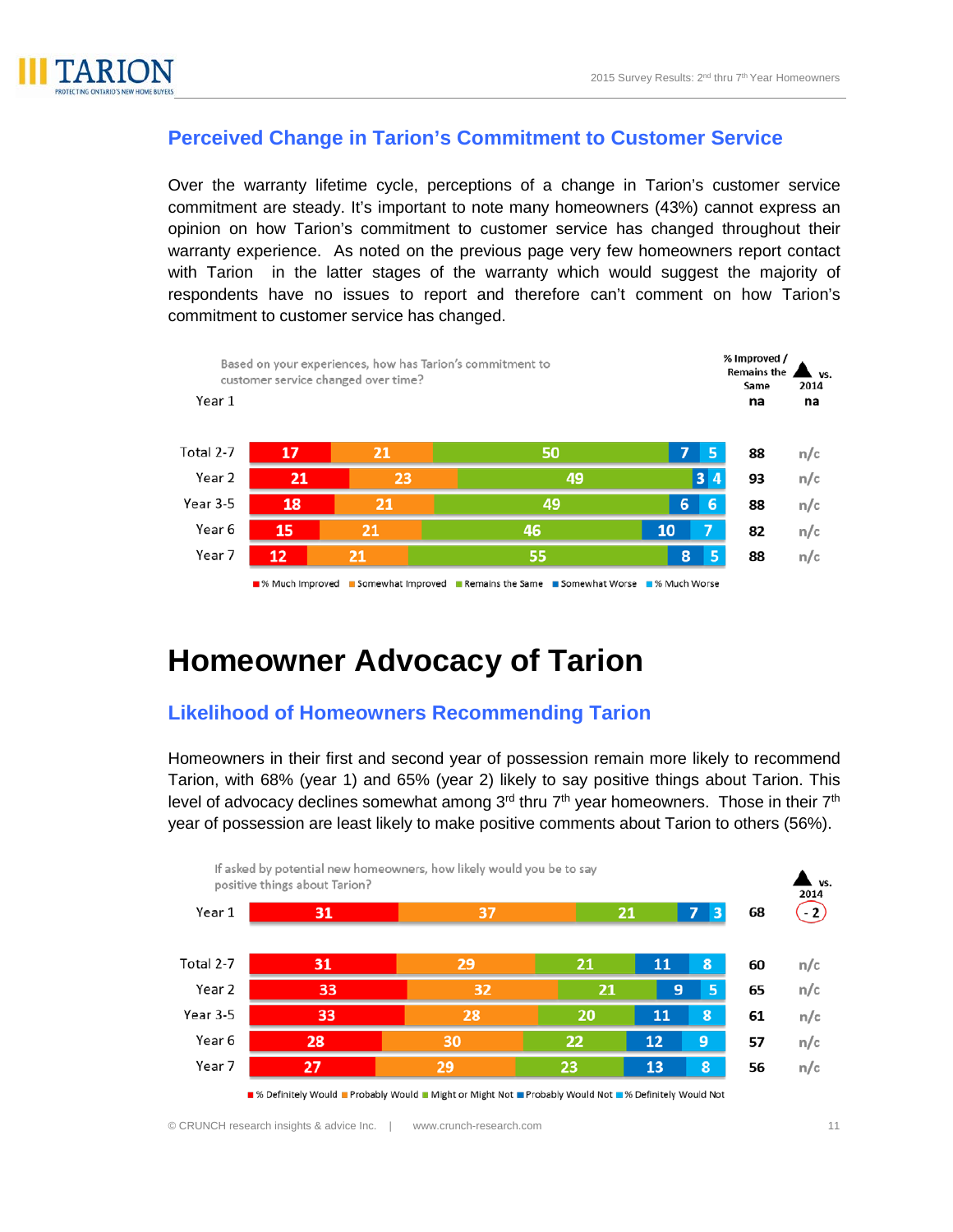

# **Warranty Satisfaction & Repair Timeline Awareness**

#### **Overall Satisfaction with the Warranty Coverage**

When asked about their overall satisfaction with the *warranty coverage* available on their home, 2<sup>nd</sup> year homeowners took a significant decline in their level of satisfaction (37%) compared to  $2<sup>nd</sup>$  year homeowners in 2014. Those in their 1<sup>st</sup> year of warranty coverage also saw a decline this year (44%).

This year-over-year decline among Year 2 respondents is most notable among Freehold homeowners. Looking further into their impressions we note they also report significantly lower satisfaction with warranty repair period timelines and a weaker sense of feeling informed about those timelines.



■% Extremely Satisfied ■ Very Satisfied ■ Somewhat Satisfied ■ Somewhat Dissatisfied ■% Very Dissatisfied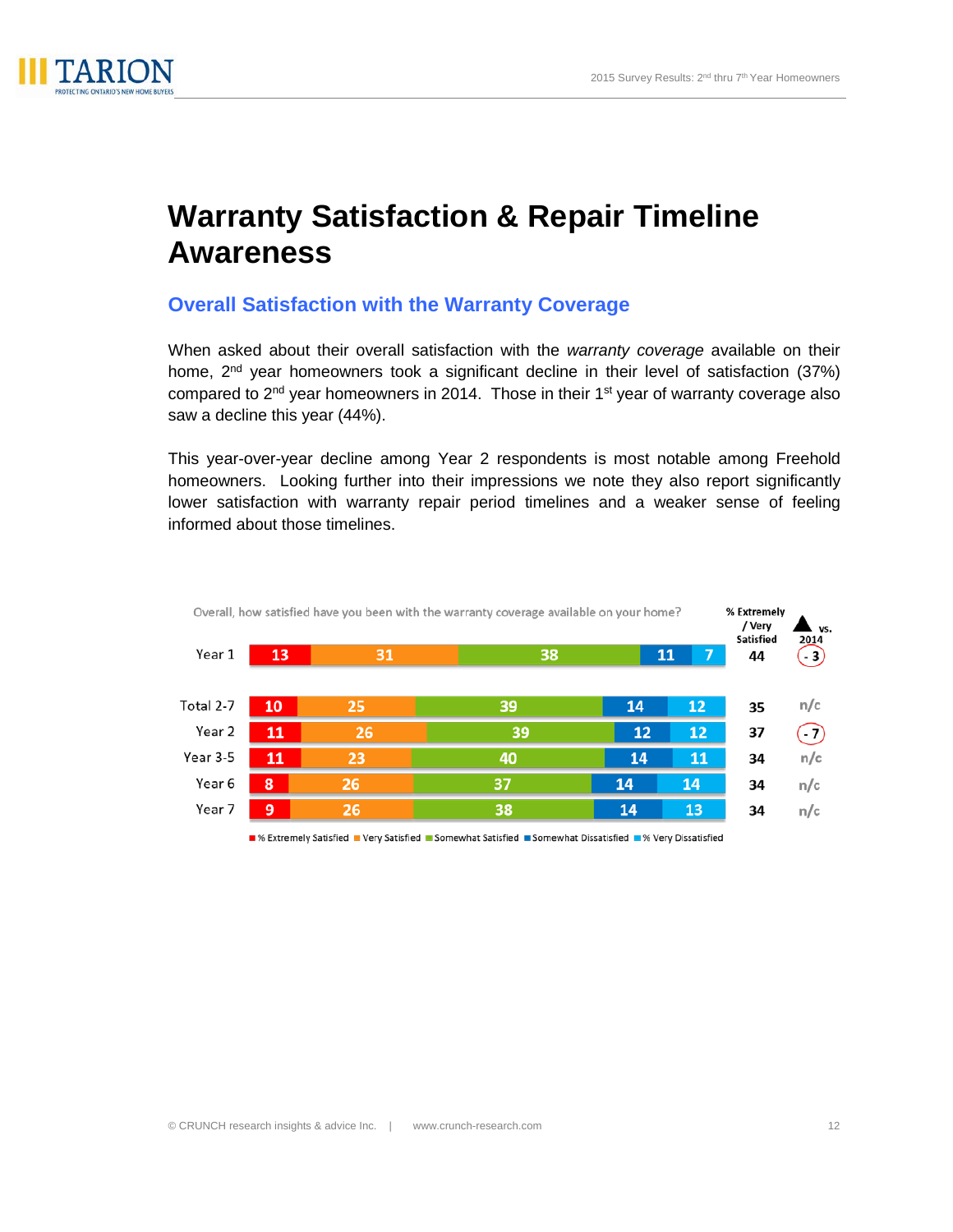

#### **Awareness of Warranty Repair Period Timelines**

Overall, those who most recently purchased a new home report a better understanding of the warranty repair period timelines. In 2015, the number of 1<sup>st</sup> year homeowners reporting feeling "Very" or "Extremely Well Informed" about the warranty repair period timelines remained steady at 45%. There was no significant change for those in years 2-7 on this measure.

Comparatively,  $1^{st}$  and  $2^{nd}$  year homeowners are more likely than homeowners later in the warranty lifecycle to say they were "Very" or "Extremely Well Informed".

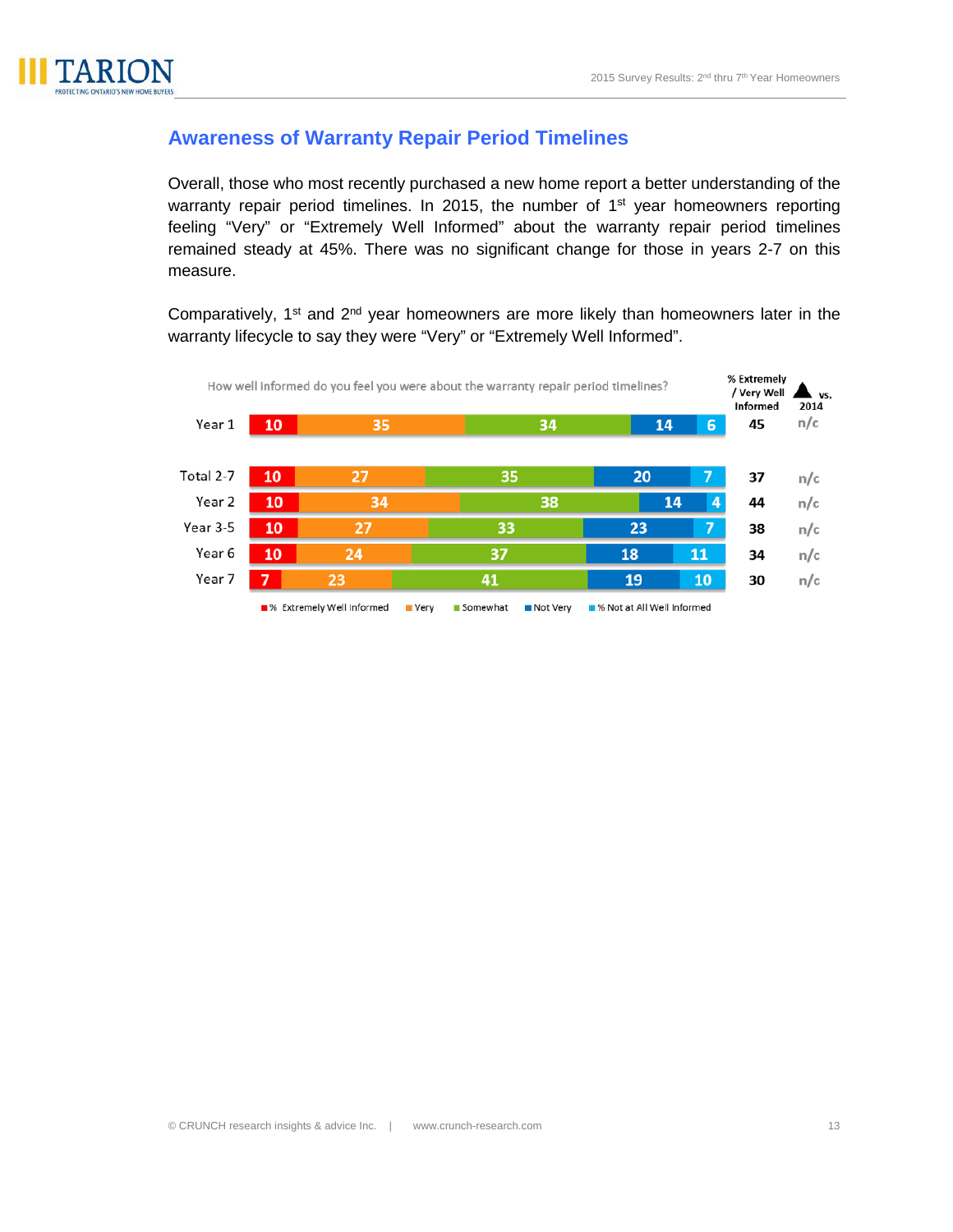

### **Using the Tarion Construction Performance Guidelines (CPG)**

All combined, 37% of homeowners in years 2-7 make use of the CPG to help evaluate a potential warranty item or arrive at a resolution of a warranty claim (no change from 2014). Year 7 owners had a significant increase of 11% over 2014 in rating the helpfulness of the information.

There are much lower levels of perceived helpfulness in years 3 through 7 compared to those in years 1 and 2.